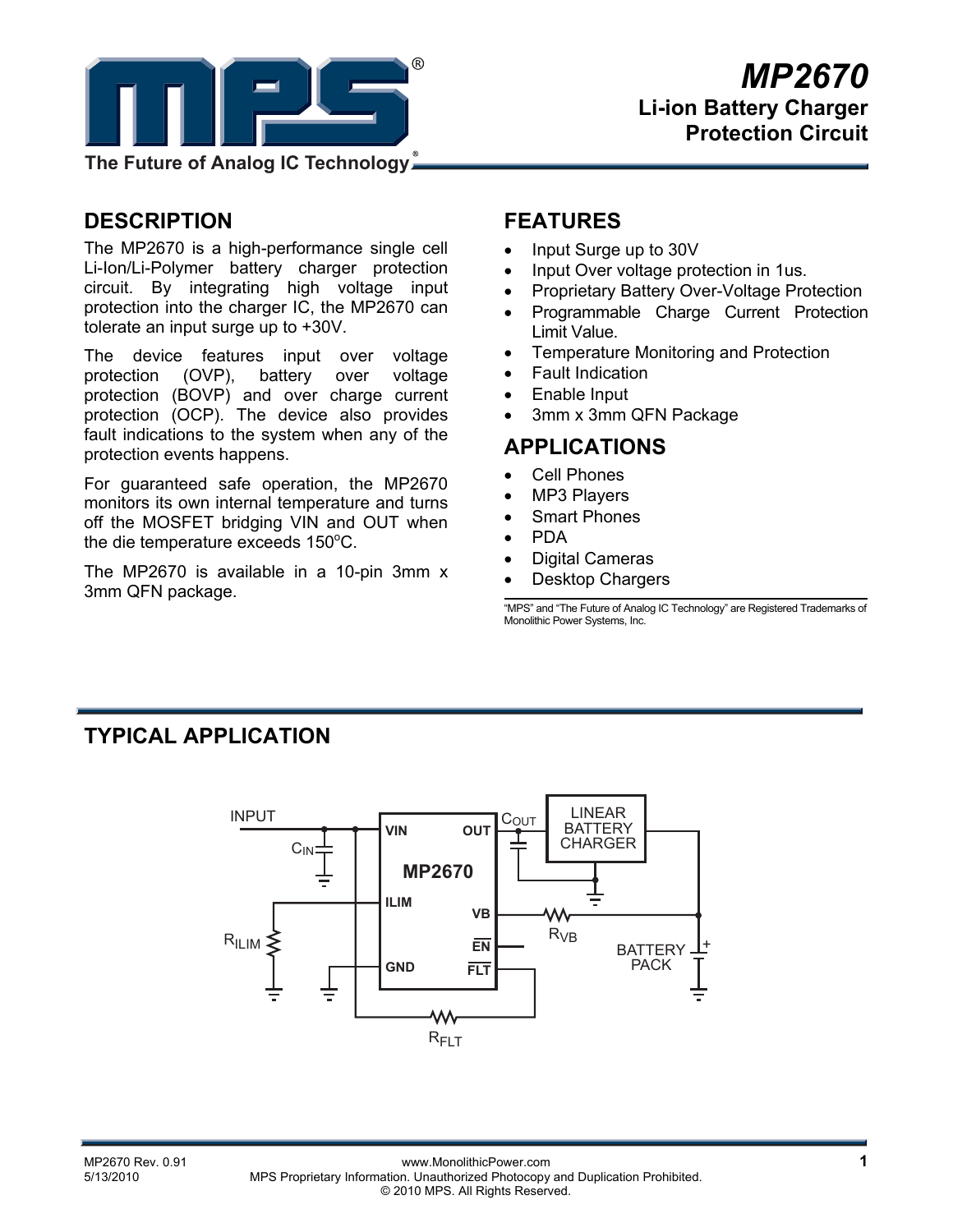

### **ORDERING INFORMATION**

| <b>Part Number*</b> | Package              | <b>Top Marking</b> | Temperature                         |
|---------------------|----------------------|--------------------|-------------------------------------|
| MP2670DQ            | OFN10<br>(3mm x 3mm) | $\mathsf{v}$ -     | $-40^{\circ}$ C to +85 $^{\circ}$ C |

\* For Tape & Reel, add suffix –Z (g. MP2670DQ–Z).For RoHS compliant packaging, add suffix –LF (e.g. MP2670DQ–LF–Z)



### **PACKAGE REFERENCE**

# **ABSOLUTE MAXIMUM RATINGS (1)**

| Other Pins (ILIM, FLT, EN)-0.3V to 5.5V |  |
|-----------------------------------------|--|
|                                         |  |
| Lead Temperature (Solder)260°C          |  |
|                                         |  |
|                                         |  |

### *Recommended Operating Conditions* **(2)**

| Supply Voltage V <sub>IN</sub> 4.3V to 5.5V |  |
|---------------------------------------------|--|
| Operating Temperature -40°C to +85°C        |  |

# *Thermal Resistance* **(3)** *θJA θJC*

| QFN10 (3mm x 3mm) 50  12  °C/W |  |  |  |
|--------------------------------|--|--|--|
|--------------------------------|--|--|--|

#### **Notes:**

- 1) Exceeding these ratings may damage the device.
- 2) The device is not guaranteed to function outside of its operating conditions.
- 3) Measured on JESD51-7, 4-layer PCB.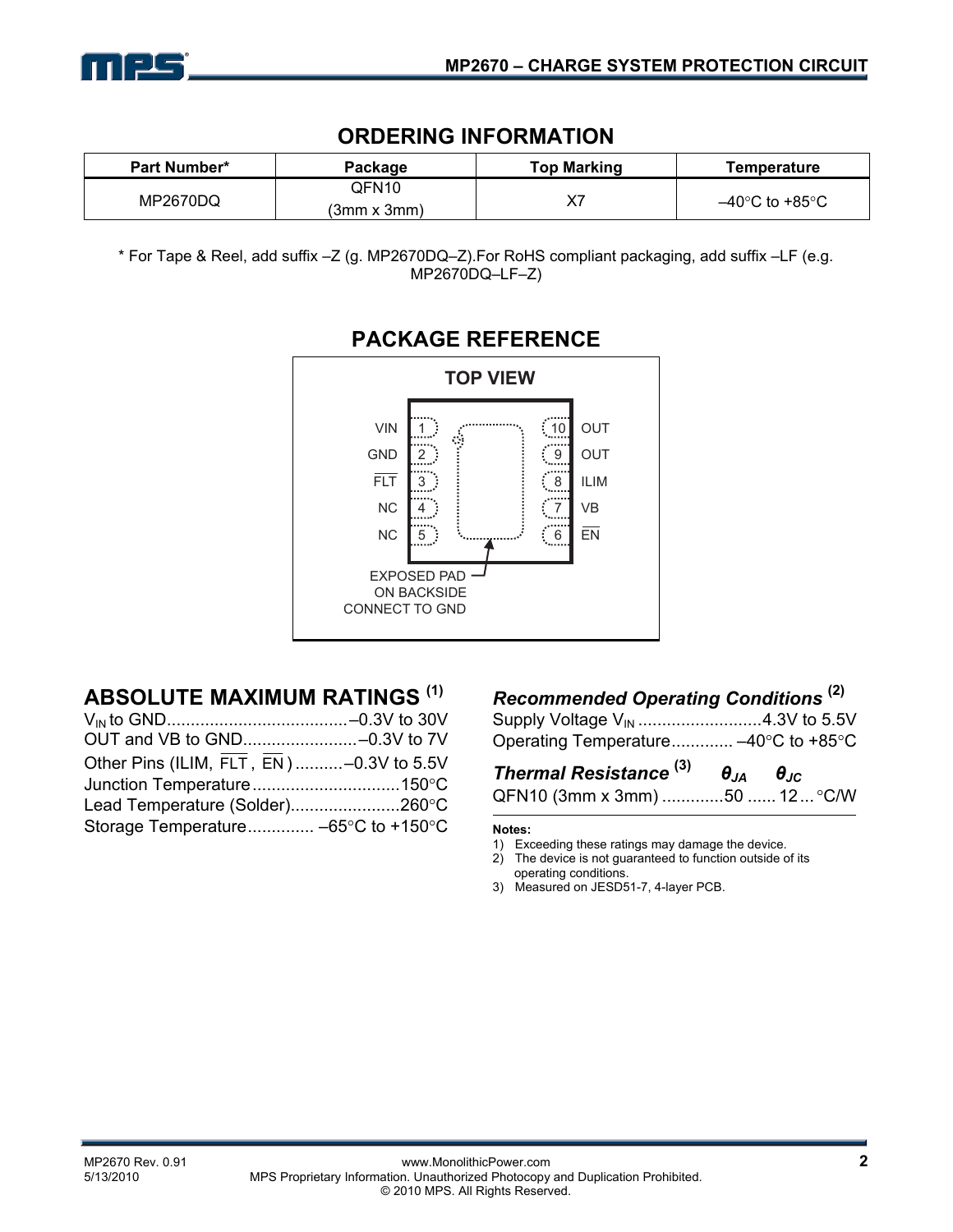

## **ELECTRICAL CHARACTERISTICS**

 $V_{IN}$  = 5V,  $T_A$  = +25°C, unless otherwise noted.

| <b>Parameter</b>                                        | Symbol                 | <b>Condition</b>                            | Min   | <b>Typ</b> | <b>Max</b>   | <b>Units</b>    |
|---------------------------------------------------------|------------------------|---------------------------------------------|-------|------------|--------------|-----------------|
| <b>Power-On Reset</b>                                   |                        |                                             |       |            |              |                 |
| <b>Rising VIN Threshold</b>                             | <b>V<sub>POR</sub></b> |                                             | 2.45  |            | 3.0          | $\vee$          |
| <b>POR Hysteresis</b>                                   |                        |                                             |       | 110        |              | mV              |
| <b>VIN Bias Current</b>                                 | $I_{VIN}$              | When enabled                                |       | 0.6        |              | mA              |
|                                                         |                        | When disabled                               |       | 25         |              | μA              |
| <b>Protection</b>                                       |                        |                                             |       |            |              |                 |
| Input Over-voltage Protection<br>(OVP)                  | <b>V<sub>OVP</sub></b> |                                             | 5.55  | 5.80       | 6.0          | V               |
| Input OVP Hysteresis                                    |                        |                                             |       | 50         |              | mV              |
| Input OVP Falling Threshold                             |                        |                                             | 5.45  |            |              | $\vee$          |
| Input OVP Propagation Delay                             |                        |                                             |       |            | $\mathbf{1}$ | μs              |
| <b>Over-current Protection</b>                          | $I_{OCP}$              | $V_{VB}$ = 3V, $R_{ILIM}$ = 25k $\Omega$    | 0.90  | 1.0        | 1.10         | Α               |
| <b>Overcurrent Protection Blanking</b><br>Time          | $BT_{OCP}$             |                                             |       | 170        |              | μs              |
| <b>Battery Over-voltage Protection</b><br>Threshold     | $V_{\text{BOVP}}$      |                                             | 4.29  |            | 4.475        | V               |
| <b>Battery OVP Threshold</b><br><b>Hysteresis</b>       |                        |                                             |       | 75         |              | mV              |
| <b>Battery OVP Falling Threshold</b>                    |                        |                                             | 4.225 |            |              | V               |
| <b>Battery OVP Blanking Time</b>                        | $BT_{BOVP}$            |                                             |       | 180        |              | μs              |
| VB Pin Leakage Current                                  |                        | $V_{VB} = 4.4V$                             |       | 20         |              | nA              |
| Over Temperature Protection<br><b>Rising Threshold</b>  |                        |                                             |       | 150        |              | $\rm ^{\circ}C$ |
| Over Temperature Protection<br><b>Falling Threshold</b> |                        |                                             |       | 110        |              | $\rm ^{\circ}C$ |
| Logic                                                   |                        |                                             |       |            |              |                 |
| EN Input Logic HIGH                                     |                        |                                             | 1.5   |            |              | V               |
| EN Input Logic LOW                                      |                        |                                             |       |            | 0.4          | V               |
| <b>EN Internal Series Resistor</b>                      |                        |                                             | 100   | 200        | 400          | $k\Omega$       |
| FLT Output Logic Low                                    |                        | Sink 5mA current                            |       | 0.5        | 0.8          | V               |
| FLT Output Logic High Leakage<br>Current                |                        |                                             |       |            | 1            | μA              |
| <b>Power MOSFET</b>                                     |                        |                                             |       |            |              |                 |
| On Resistance                                           | $R_{DS(ON)}$           | Measured at 500mA,<br>$4.3 < V_{IN} < 5.5V$ |       | 250        | 450          | mΩ              |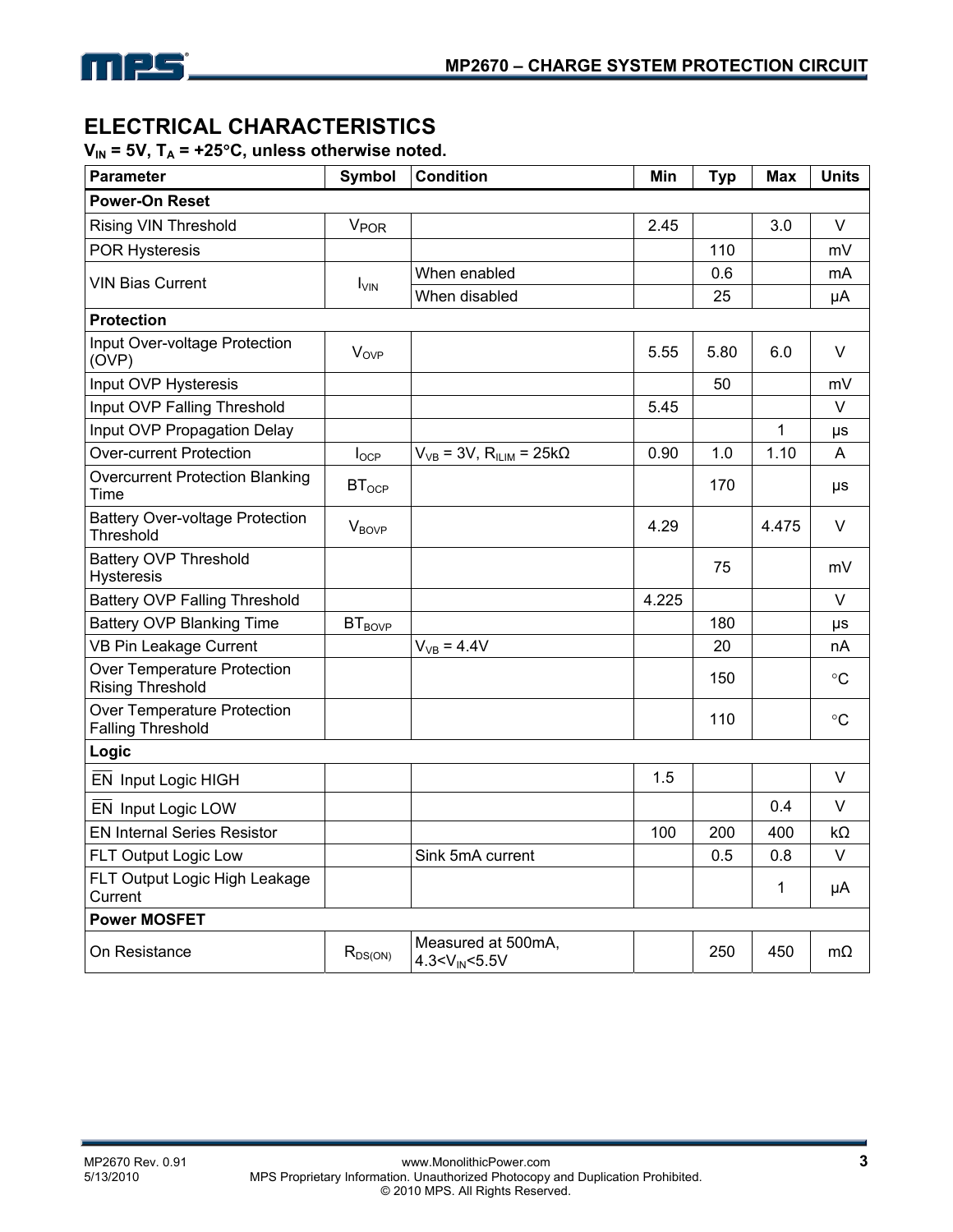

### **PIN FUNCTIONS**

| $10$ -pin<br><b>QFN</b> | <b>Name</b>                | <b>Description</b>                                                                                                            |
|-------------------------|----------------------------|-------------------------------------------------------------------------------------------------------------------------------|
|                         | VIN.                       | Input Power Source. VIN can withstand 30V input.                                                                              |
| $\overline{2}$          | GND,<br><b>Exposed Pad</b> | System Ground. Exposed pad and GND pin must be connected to the same ground<br>plane.                                         |
| 3                       | <b>FLT</b>                 | Open-Drain Logic Output. This pin turns LOW when any protection event occurs.                                                 |
| 4                       | NC.                        | No Connect. Keep it floating.                                                                                                 |
| 5                       | <b>NC</b>                  | No Connect. Keep it floating.                                                                                                 |
| 6                       | EN                         | Enable. Leave this pin floating or pull it below 0.4V to enable the IC. Drive this pin<br>higher than 1.5V to disable the IC. |
|                         | VB                         | Battery Voltage Monitoring Input. Connect this pin to the battery pack positive<br>terminal via an isolation resistor.        |
| 8                       | ILIM                       | Over-current Protection Threshold Setting. Connect a resistor between this pin and<br>GND to set the OCP threshold.           |
| 9                       | <b>OUT</b>                 | Output pin                                                                                                                    |
| 10                      | <b>OUT</b>                 | Output pin                                                                                                                    |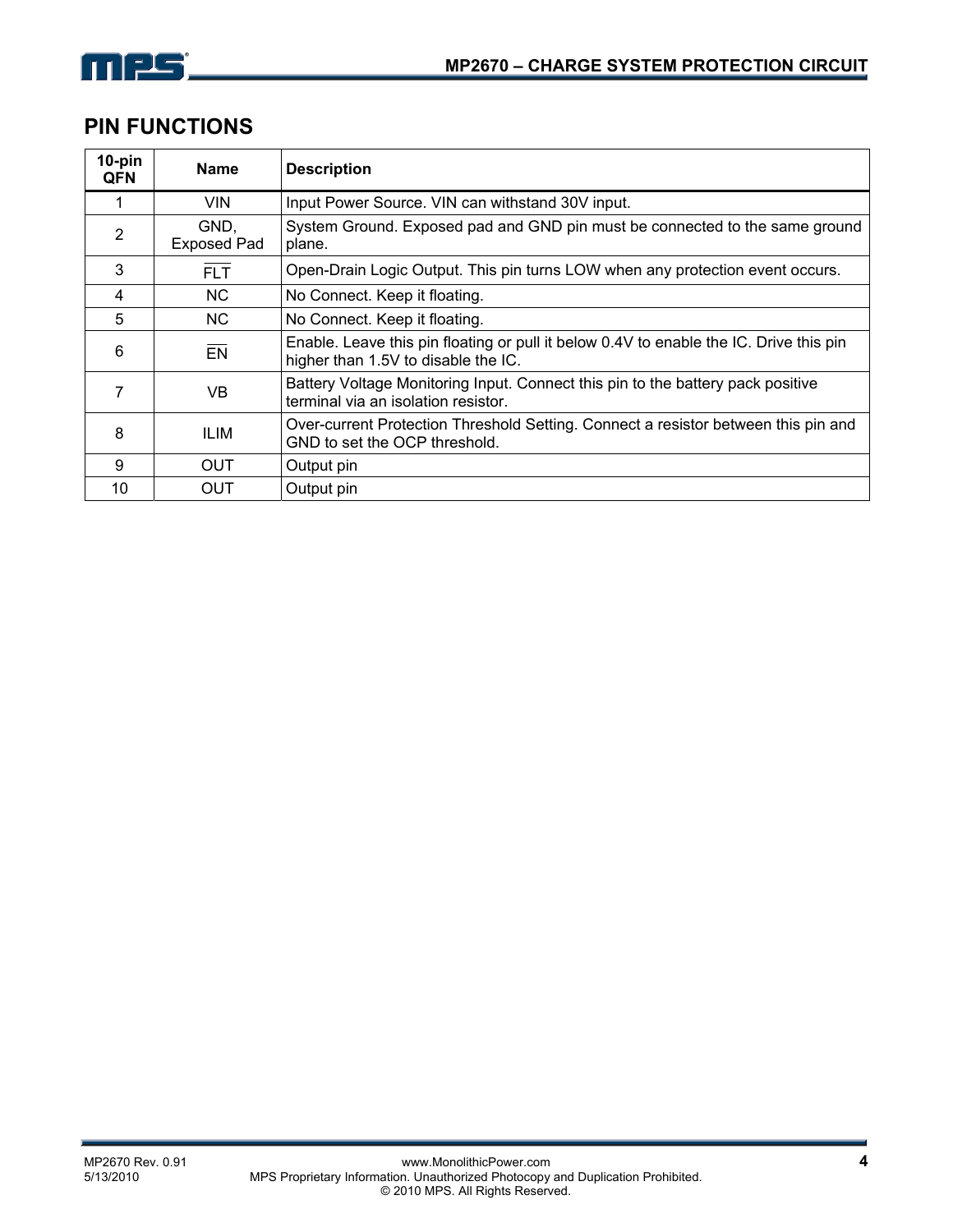

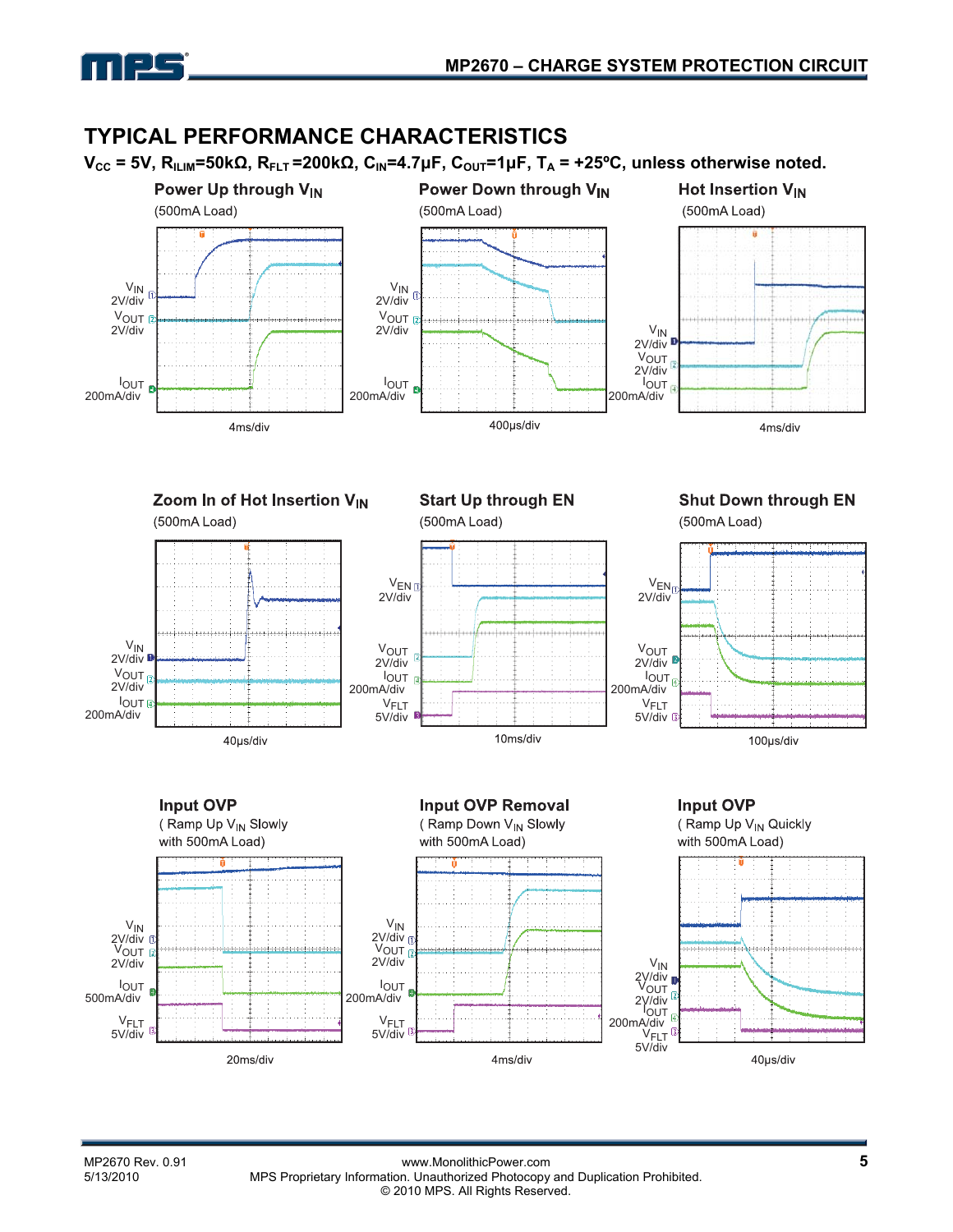

### **TYPICAL PERFORMANCE CHARACTERISTICS** *(continued)*

 $V_{CC}$  = 5V, R<sub>ILIM</sub>=50kΩ, R<sub>FLT</sub> =200kΩ, C<sub>IN</sub>=4.7μF, C<sub>OUT</sub>=1μF, T<sub>A</sub> = +25<sup>o</sup>C, unless otherwise noted.



**OCP after Start Up** (Shut Down Permanently after 16 Times)



Zoom In of OCP after Start Up (50ms Interval)







20ms/div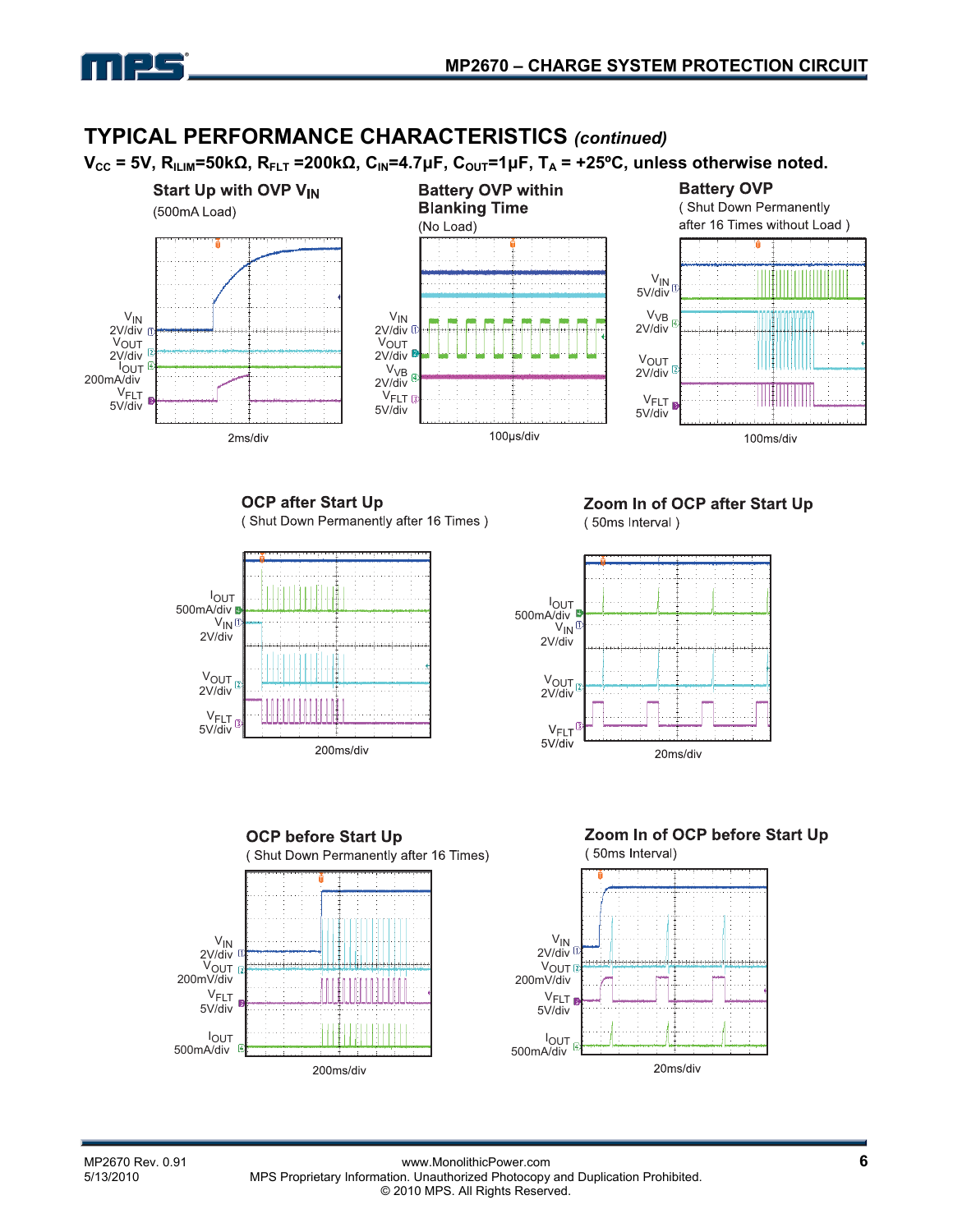

### **TYPICAL PERFORMANCE CHARACTERISTICS** *(continued)*

 $V_{CC}$  = 5V, R<sub>ILIM</sub>=50kΩ, R<sub>FLT</sub> =200kΩ, C<sub>IN</sub>=4.7μF, C<sub>OUT</sub>=1μF, T<sub>A</sub> = +25°C, unless otherwise noted.

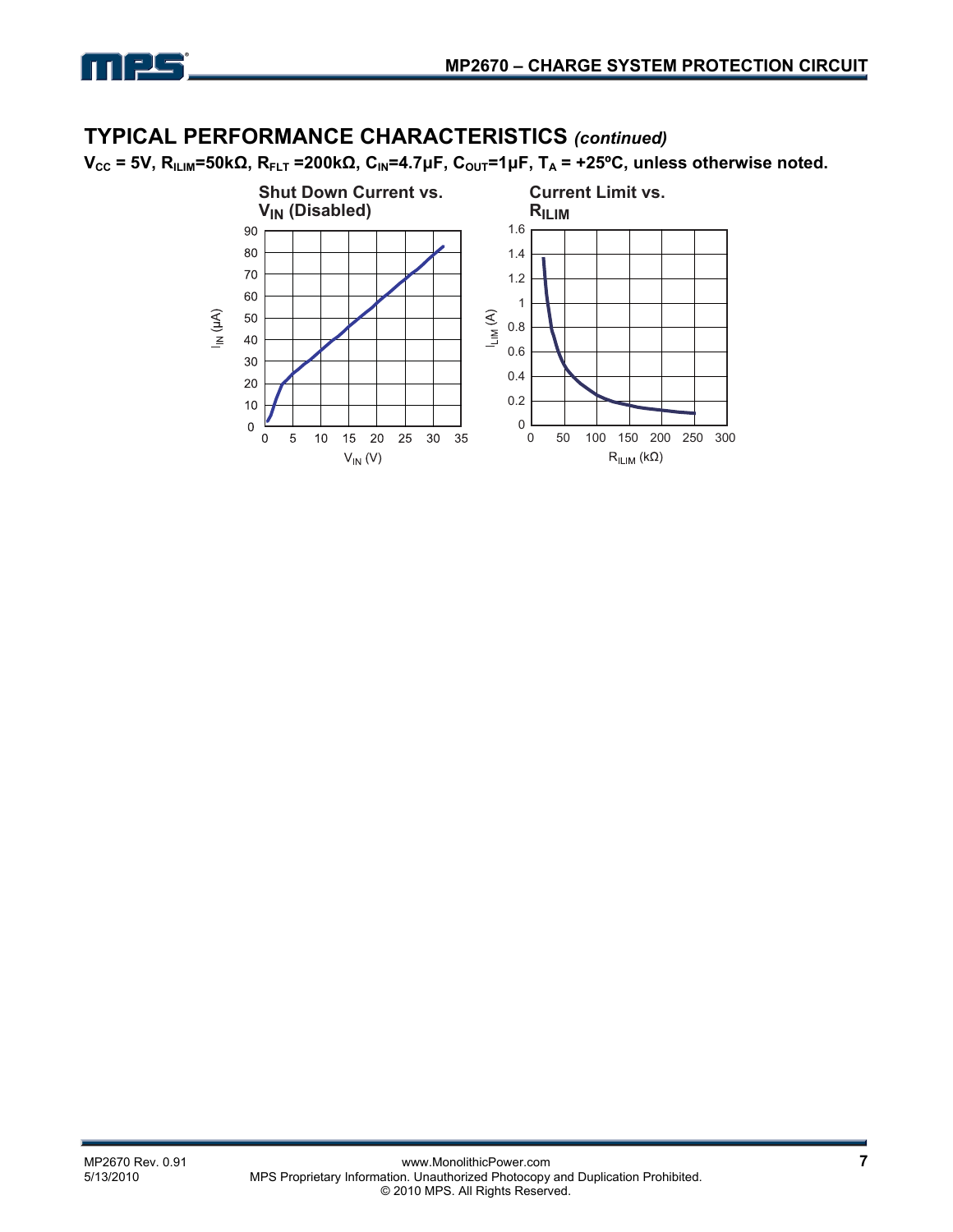

# **BLOCK DIAGRAM**



**Figure 1—Functional Block Diagram**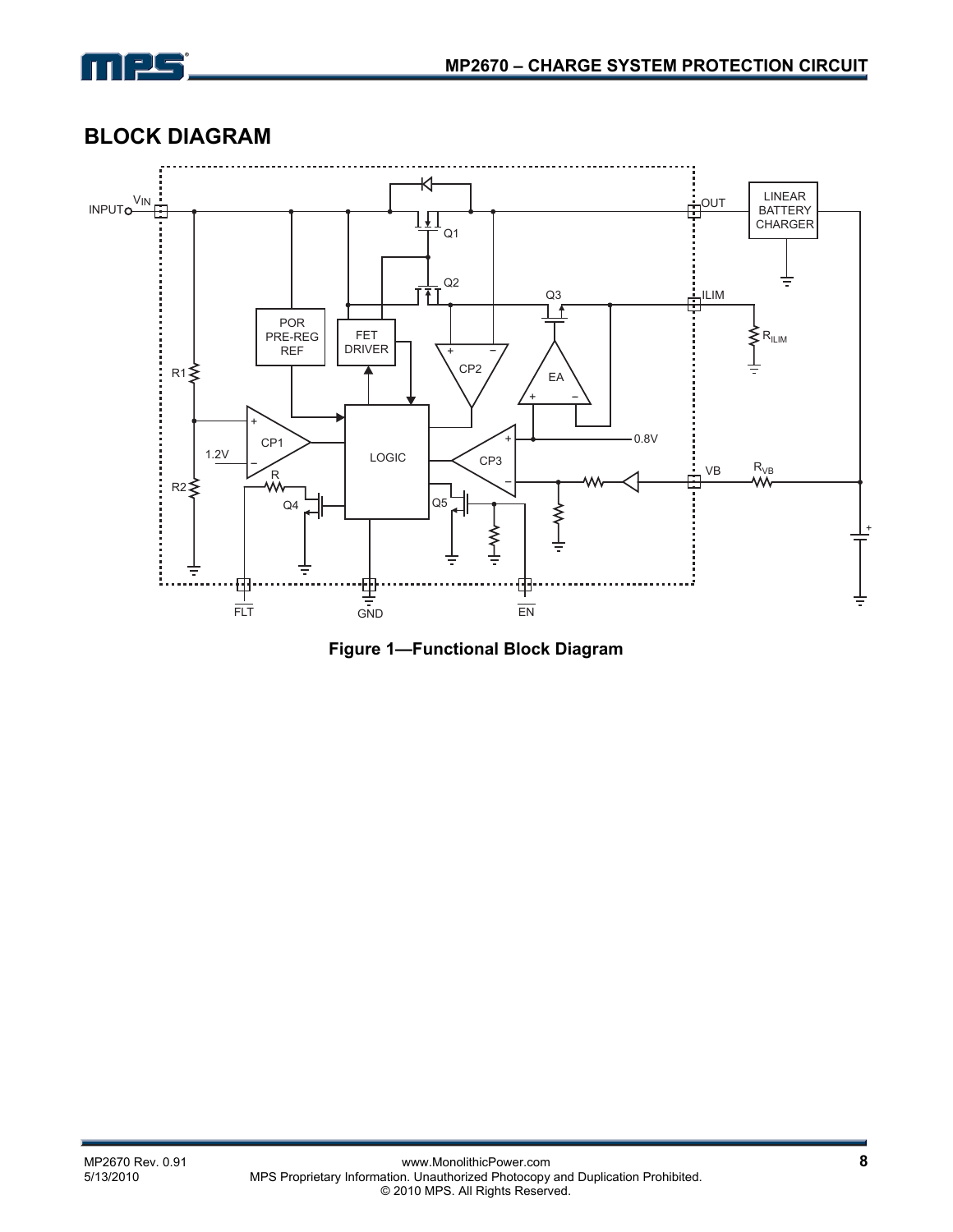

# **OPERATION**

The MP2670 is designed to provide a redundant safety protection to a Li-Ion battery from failures of the charging system. The IC continuously monitors the input voltage, the battery voltage, and the charge current. When any of the above three parameters exceeds its limit, the IC turns off an internal N-channel MOSFET to remove the power from the charging system. The threshold of charge current protection is user-programmable. Additionally, the IC also monitors its own die temperature and turns off the N-channel MOSFET if the temperature exceeds 150°C. Together with the battery charging IC and the protection module in a battery pack, the charging system has triple-level protection from over-charging the Li-Ion battery and is two–fault tolerant. The MP2670 protects up to 30V input voltage.

### **Power Up**

The MP2670 has a power-on reset (POR) threshold of 2.6V with a built-in hysteresis of 110mV. When the input voltage is below the POR threshold, the internal power FET is off. The IC resets itself and waits for approximately 10ms after the input voltage exceeds the POR threshold, then, if the input voltage and battery voltage are safe, the IC begins to soft-start the internal power FET. The 10ms delay allows any transient at the input during a hot insertion of the power supply to settle down before the IC stars to operate. The soft-start slowly turns on the power FET to reduce the inrush current as well as the input voltage drop during the transition.

#### **Input Over-voltage Protection (OVP)**

The input voltage is continuously monitored by the comparator CP1 in the Block Diagram (Figure 1). The OVP threshold is set by a resistive divider consisting of R1 and R2 and an accurate reference generated by the IC itself. The protection threshold is set to 5.8V. When the input voltage exceeds the threshold, the CP1 outputs a logic signal to turn off the power FET within 1µs to prevent the high input voltage from damaging the electronics in the handheld system. The hysteresis for the input OVP threshold is given in the Electrical Specification. When the input over-voltage condition is removed, the power FET is turned on again by running through the soft-start. Because of the 10ms second delay before the soft-start, the output is never enabled if the input rises above the OVP threshold quickly.

#### **Over-current Protection (OCP)**

The current in the power FET is limited to prevent charging the battery with an excessive current. The current is sensed using the voltage drop across the power FET after the FET is turned on. The reference of the OCP is generated using a sensing FET Q2, as shown in Figure 1. The current in the sensing FET is forced to a value which can be programmed by an external resistor connected to the ILIM pin. The size of the power FET Q1 is 31,250 times the size of the sensing FET Q2. Therefore, when the current in the power FET is 31,250 times the current in the sensing FET, the drain voltage of the power FET falls below that of the sensing FET. The comparator CP2 then outputs a signal to turn off the power FET. The OCP threshold can be programmed using the following formula:

$$
I_{LIM}(A) = \frac{0.8V}{R_{LIM}(\Omega)} \times 31250 = \frac{25000}{R_{LLM}(\Omega)}
$$

The OCP comparator CP2 has a built-in 170µs delay to prevent false triggering by transient signals. When OCP happened, Vo shuts down for about 40ms and take 10ms delay to soft start as the OCP condition is removed. The OCP function also has a 4-bit binary counter that accumulates during an OCP event. When the total count reaches 16, the power PFET is turned off permanently unless the input power is recycled or the enable pin is toggled.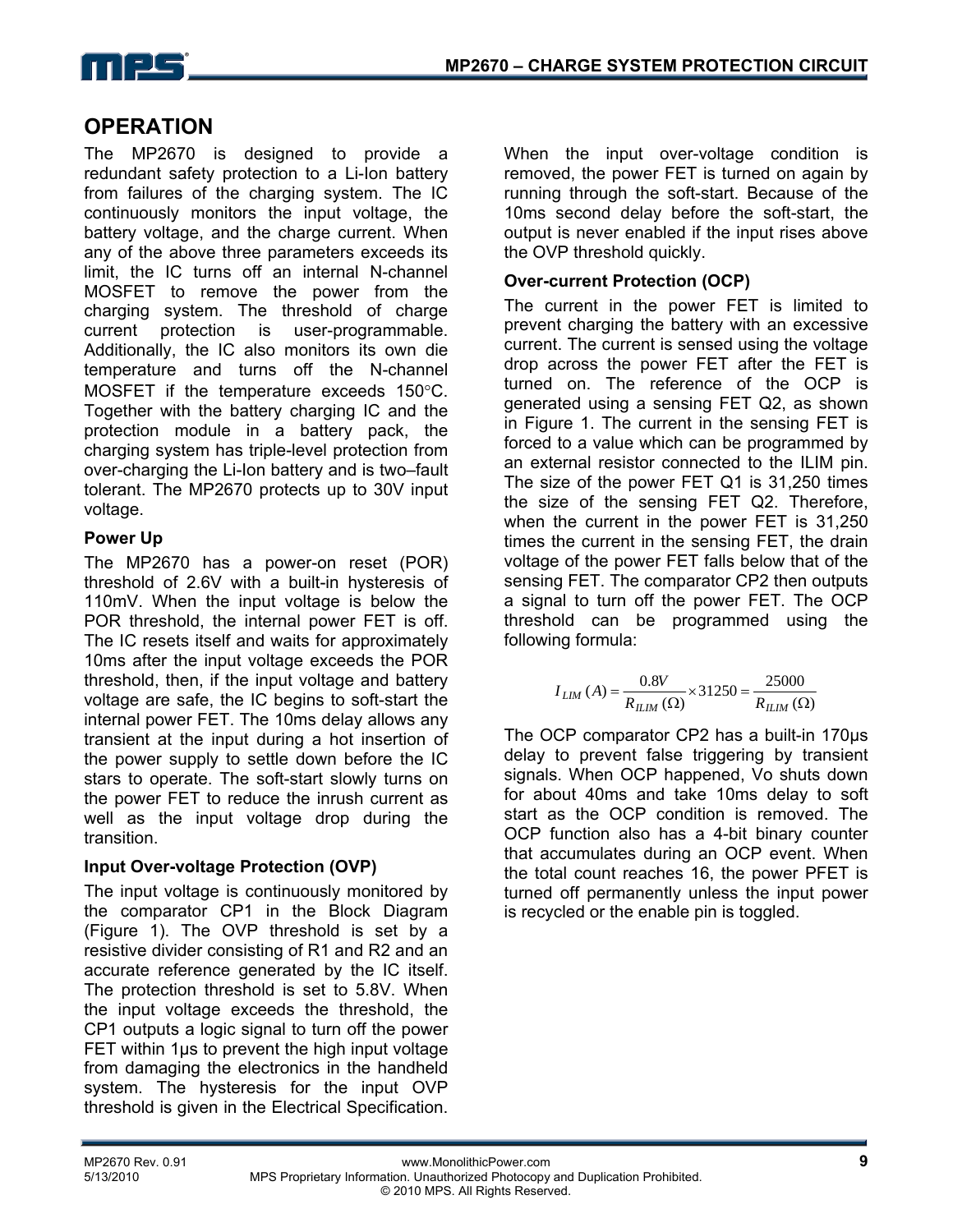

#### **Battery Over-voltage Protection (BOVP)**

The battery voltage OVP threshold is internally set to 4.4V. The threshold has 75mV built-in hysteresis. The comparator CP3, as shown in Figure 1, monitors the VB pin and issues an over-voltage signal to turn off the internal power FET when the battery voltage exceeds the battery OVP threshold. The comparator CP3 has a built-in 180µs blanking time to prevent any transient voltage from triggering the OVP. If the OVP situation still exists after the blanking time, the power FET is turned off. There is an internal 4-bit binary counter monitoring the occurrences of the battery over-voltage event. If the battery over-voltage occurs 16 times, the power FET is turned off permanently. Recycling the input power or toggling the enable ( EN ) input will reset the counter and restart the MP2670.

The resistor between the VB pin and the battery,  $R_{VB}$ , as shown in the Typical Applications circuit, is an important component. This resistor provides a current limit in case the VB pin is shorted to the input voltage under a failure mode. The VB pin leakage current under normal operation is negligible to allow a resistance of 200kΩ to 1MΩ being used.

#### **Thermal Protection**

The MP2670 monitors its own die temperature to prevent thermal failures. When the internal temperature reaches 150°C, the internal Nchannel power MOSFET is turned off. The IC does not resume operation until the internal temperature drops below 110°C.

#### **External Enable Function**

The MP2670 offers an enable (EN ) input which can be used to enable or disable the IC. When the EN pin is pulled to logic HIGH, the protection IC is shut down. The internal control circuit as well as the power FET is turned off. Both 4-bit binary counters for the battery OVP and the OCP are reset to zero when the IC is re-enabled. The EN pin has an internal 200kΩ pull-down resistor. Leaving the  $\overline{EN}$  pin floating or driving it to below 0.4V enables the IC.

#### **Warning Indication Output**

The FLT pin is an open-drain output that indicates a LOW signal when any of the three protection events happens. To pull the FLT pin voltage low when fault, a recommended 10kΩ to 200kΩ resistor should be used as the pull up resistor.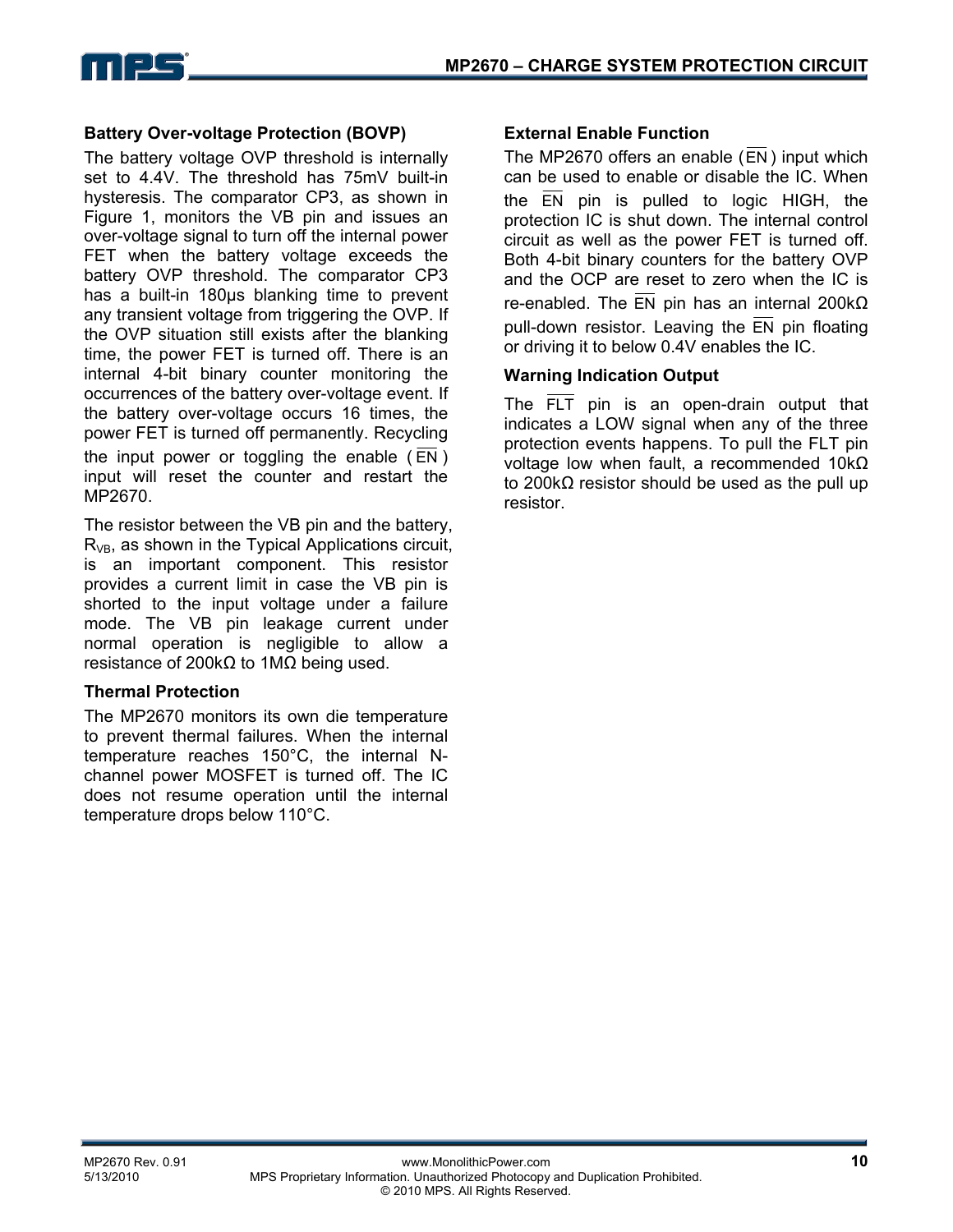

# **APPLICATION INFORMATION**

For safe and effective charging, some strict requirements have to be satisfied during charging Li-Ion batteries such as high precise power source for charging (4.2V±50mV), the accuracy should be higher than 1%. For highly used capacity, the voltage of the battery should be charged to the value (4.2V) as possible as could. Otherwise, the performance and the life of the battery suffers overcharge. Additionally, the pre-charge for depleted batteries, charging voltage, charging current, as well as the temperature detection and protection, are required for linear battery chargers. The output of most MPS linear charger has a typical I-V curve and provides overcharge, input over voltage, over temperature protection. The function of the MP2670 is to add a redundant protection layer such that, under any fault condition, the charging system output does not exceed the I-V limits that the battery required. Additionally, MP2670 provides full protection for these chargers whose protection function is not so complete especially those without input surge voltage sustain. MP2670 guarantees the safety of the charge system with its perfect 4 protection functions: OVP, BOVP, OCP and OTP

The MP2670 is a simple device that requires few external components, in addition to the linear charger circuit as shown in the Typical Application Circuit. The selection of MP2670's external components is shown as follow, and the selection of the current limit resistor  $R_{\text{IUM}}$ has been introduced in the Over-current Protection section.

### **C<sub>IN</sub>** and C<sub>OUT</sub> Selection

The input capacitor  $(C_{\text{IN}})$  is for decoupling. Higher value of  $C_{\text{IN}}$  reduces the voltage drop or the over shoot during transients. The AC adapter is inserted live (hot insertion) and sudden step down of the current in the power FET will cause the input voltage overshoot.

During an input OVP, the FET is turned off in less than 1µs and can lead to significant over shoot. Higher capacitance of  $C_{\text{IN}}$  reduces this type of over shoot. However, the over shoot caused by a hot insertion is not very dependent on the decoupling capacitance value. Usually,

the input decoupling capacitor is recommended to use a dielectric ceramic capacitor with a value between 1µF to 4.7µF.

The output of the MP2670 and the input of the charging circuit typically share one decoupling capacitor. The selection of that capacitor is mainly determined by the requirement of the charging circuit. When using the MP2602 family chargers, a 1µF to 4.7uF ceramic capacitor is recommended.

#### **RVB Selection**

 $R_{VB}$  limits the current from the VB pin to the battery terminal in case the MP2670 fails. The recommended value is between 200kΩ to 1MΩ. With 200kΩ resistance, during the failure operation, assuming the VB pin voltage is 30V and the battery voltage is 4.2V. The worst case the current flowing from the VB pin to the charger output is,

(30V - 4.2V)/200kΩ = 130µA,

Such small current can be easily absorbed by the bias current of other components. Increasing the  $R_{VB}$  value reduces the worst case current, but at the same time increases the error for the 4.4V battery OVP threshold.

 As the typical VB pin leakage current is 20nA, the error of the battery OVP threshold can be calculated as  $4.4V+20nAxR_{VB}$ . With the 200k $\Omega$ resistor, the worst-case additional error is 4mV and with a 1MΩ resistor, the worst-case additional error is 20mV.